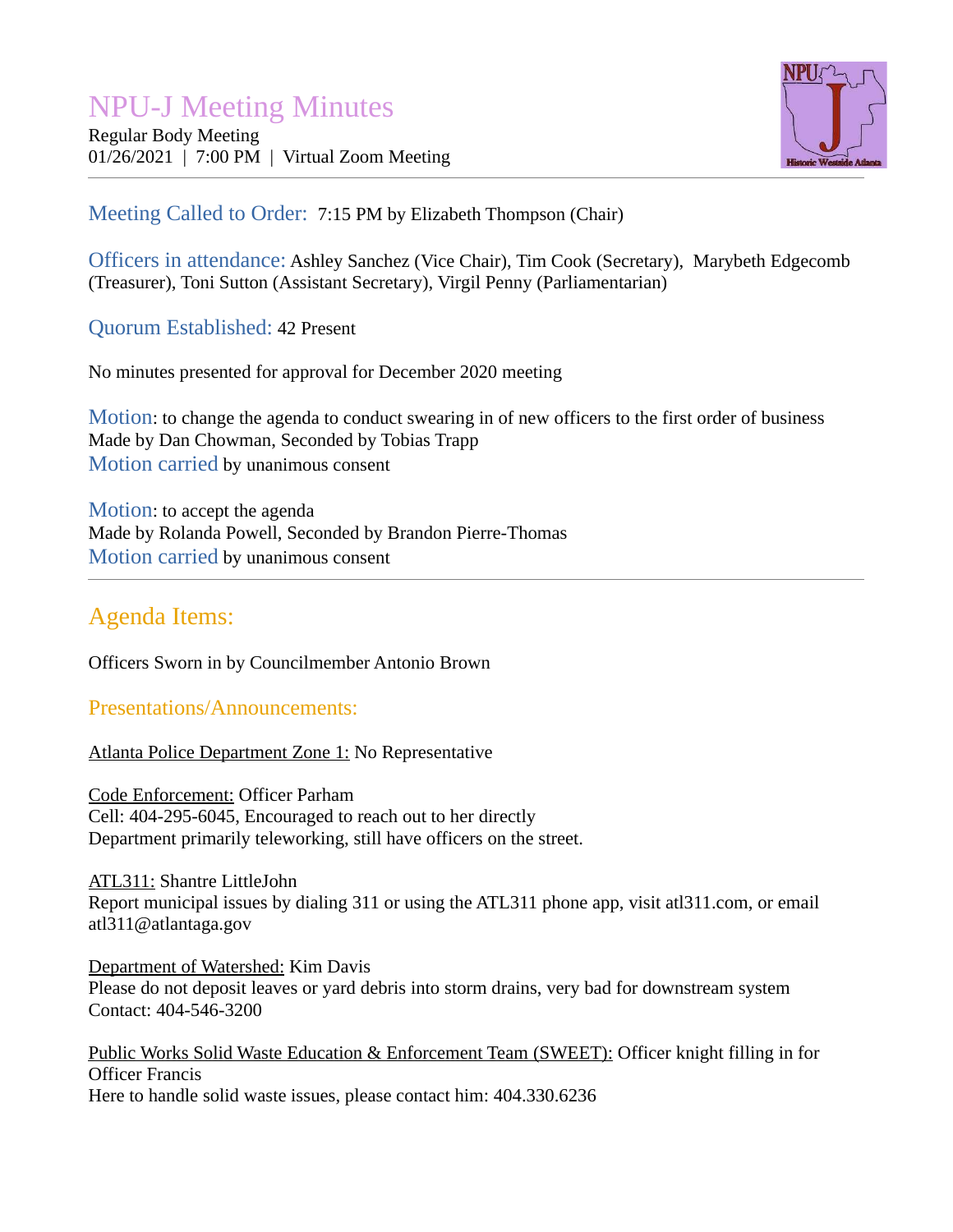City Solicitor: Kierra Potter on behalf of Raines Carter

Courts open, but very backed up. Trying to expedite through their remote diversion program – charges can be dismissed through that program. Food Drive on Feb.  $16<sup>th</sup>$  at noon

### Councilmember Brown's office: Perrin Bostic, (404) 330-6046

Regarding traffic issues in NPU-J: received many suggestions for streets in need of traffic devices/speed humps. Atlanta DOT to provide assessments of all submitted streets, Councilmember Brown working to introduce legislation to address the most pressing and provide funding.

Fulton County Commissioner Hall's Office: Anita Harris

Still vaccinating in Phase 1A for those Age 65 and older, first responders, caretakers. Moving to 1B soon, including teachers. See FultonCountyBOH.org to schedule a vaccination or COVID-19 test, or call 404-613-8150 Resolution passed: Fulton County Board of Health now an independent entity. Contact her at 404-612-8225 anita.harris@fultoncountyga.gov

Planner's Report: Chido Baker

Department of City Planning has expanded code enforcement activities, please call 404-865-8550 Nominations for 2021 Design Awards: Submission deadline March 10 City expanding Food Truck program, more info coming. Email questions to bkamber@atlantaga.gov

Department of City Planning, Atlanta City Design | Housing: Jordan Williams Study into how housing policy shapes city development and impacts residents. Researched history and propose Atlanta-specific solutions to build healthy, diverse housing. Outcome of 2 years of public engagement. Feb 11, NPU University event on Atlanta City Design | Housing

Mayor's Office of Cultural Affairs: Shannon Kimbro on behalf of Emily Fischer Update on MLK Cooridor art projects: 8 different projects, 2 in NPU-J under construction/installation Cell: 404.546.6819

Motion to extend meeting 30 minutes (until 9:30 PM) Made by Ashley Sanches and Seconded by Ronald Ramsey Motion carried by unanimous consent

Z-20-084: 480 S Evelyn Place, Zoning Review Board Application, Presenter: Darien Dunn Discussion: Project led by Atlantica Properties, partnering with Atlanta Land Trust to create 10 affordable units and 36 market rate units. Currently undeveloped site. Some concerns voiced about proximity/buffer to neighbors on North Ave and Detroit Ave.

Motion to approve zoning application Z-20-084, contingent upon support by the Neighborhood (Grove Park Neighborhood Association vote scheduled for Vote on February 2, 2021) Made by Zoning Committee Motion carried by counted vote of 15 For, 2 Against and 10 Abstentions

Z-20-081: Text Amendment to Zoning Ordinance, Presented by Jordan Williams To add a new "Westside Park Affordable Workforce Housing District" – New requirements for affordable housing in the area surrounding Westside Park. Contact Mr. Williams No vote tonight